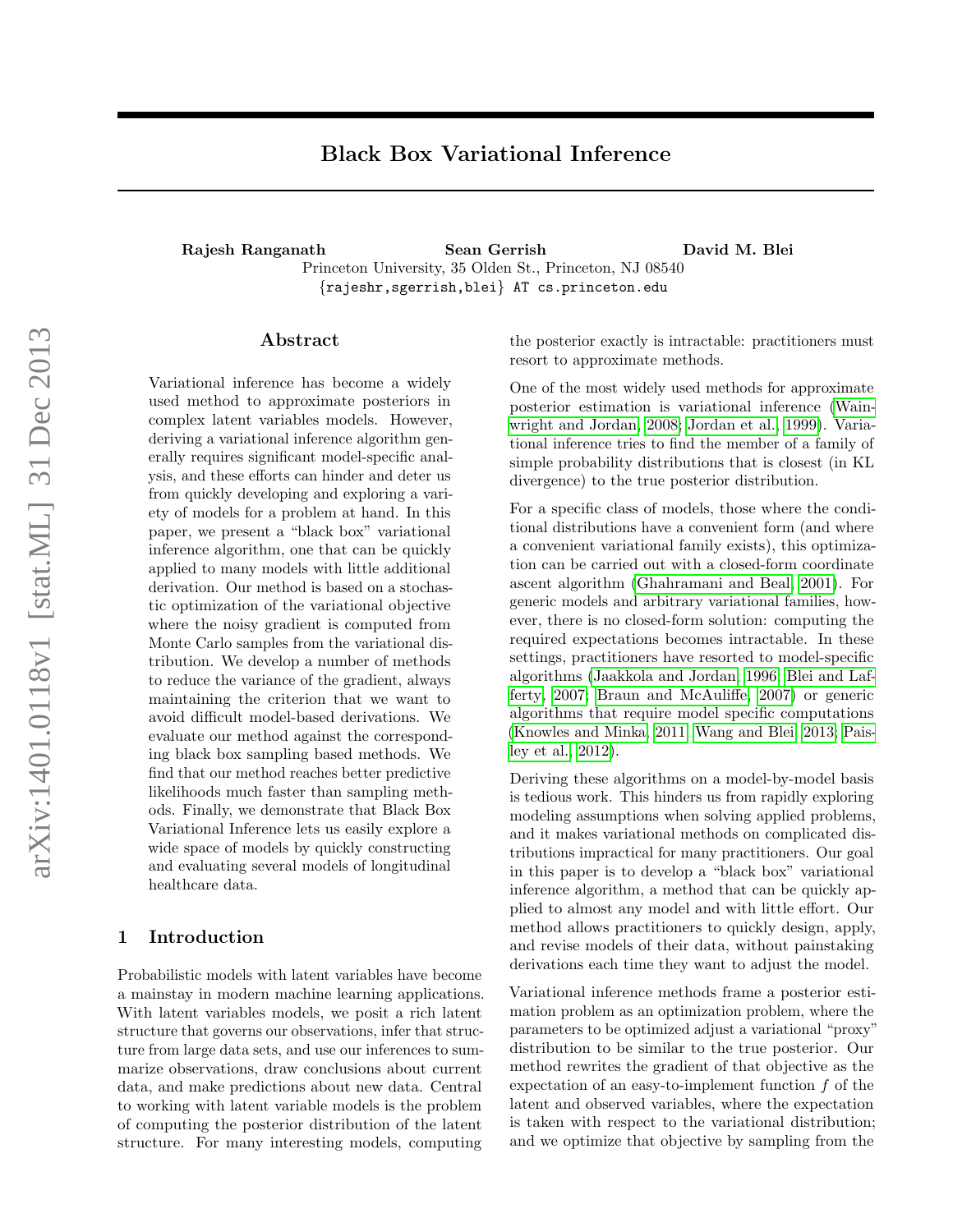variational distribution, evaluating the function  $f$ , and forming the corresponding Monte Carlo estimate of the gradient. We then use these stochastic gradients in a stochastic optimization algorithm to optimize the variational parameters.

From the practitioner's perspective, this method requires only that he or she write functions to evaluate the model log-likelihood. The remaining calculations (sampling from the variational distribution and evaluating the Monte Carlo estimate) are easily put into a library to be shared across models, which means our method can be quickly applied to new modeling settings.

We will show that reducing the variance of the gradient estimator is essential to the fast convergence of our algorithm. We develop several strategies for controlling the variance. The first is based on Rao-Blackwellization [\(Casella and Robert, 1996\)](#page-8-6), which exploits the factorization of the variational distribution. The second is based on control variates [\(Ross, 2002;](#page-9-3) [Paisley et al., 2012\)](#page-9-2), using the log probability of the variational distribution. We emphasize that these variance reduction methods preserve our goal of black box inference because they do not require computations specific to the model.

Finally, we show how to use recent innovations in variational inference and stochastic optimization to scale up and speed up our algorithm. First, we use adaptive learning rates [\(Duchi et al., 2011\)](#page-8-7) to set the step size in the stochastic optimization. Second, we develop generic stochastic variational inference [\(Hoffman et al.,](#page-8-8) [2013\)](#page-8-8), where we additionally subsample from the data to more cheaply compute noisy gradients. This innovates on the algorithm of [Hoffman et al.](#page-8-8) [\(2013\)](#page-8-8), which requires closed form coordinate updates to compute noisy natural gradients.

We demonstrate our method in two ways. First, we compare our method against Metropolis-Hastings-in-Gibbs [\(Bishop, 2006\)](#page-8-9), a sampling based technique that requires similar effort on the part of the practitioner. We find our method reaches better predictive likelihoods much faster than sampling methods. Second, we use our method to quickly build and evaluate several models of longitudinal patient data. This demonstrates the ease with which we can now consider models generally outside the realm of variational methods.

Related work. There have been several lines of work that use sampling methods to approximate gradients in variational inference. [Wingate and Weber](#page-9-4) [\(2013\)](#page-9-4) have independently considered a similar procedure to ours, where the gradient is construed as an expectation and the KL is optimized with stochastic optimization. They too include a term to reduce the variance, but

do not describe how to set it. We further innovate on their approach with Rao-Blackwellization, specified control variates, adaptive learning rates, and data subsampling. [Salimans and Knowles](#page-9-5) [\(2012\)](#page-9-5) provide a framework based on stochastic linear regression. Unlike our approach, their method does not generalize to arbitrary approximating families and requires the inversion of a large matrix that becomes impractical in high dimensional settings. [Kingma and Welling](#page-8-10) [\(2013\)](#page-8-10) provide an alternative method for variational inference through a reparameterization of the variational distributions. In constrast to our approach, their algorithm is limited to only continuous latent variables. [Car](#page-8-11)[bonetto et al.](#page-8-11) [\(2009\)](#page-8-11) present a stochastic optimization scheme for moment estimation based on the specific form of the variational objective when both the model and the approximating family are in the same exponential family. This differs from our more general modeling setting where latent variables may be outside of the exponential family. Finally, [Paisley et al.](#page-9-2) [\(2012\)](#page-9-2) use Monte Carlo gradients for difficult terms in the variational objective and also use control variates to reduce variance. However, theirs is not a black-box method. Both the objective function and control variates they propose require model-specific derivations.

# 2 Black Box Variational Inference

Variational inference transforms the problem of approximating a conditional distribution into an optimization problem [\(Jordan et al., 1999;](#page-8-0) [Bishop, 2006;](#page-8-9) [Wainwright](#page-9-0) [and Jordan, 2008\)](#page-9-0). The idea is to posit a simple family of distributions over the latent variables and find the member of the family that is closest in KL divergence to the conditional distribution.

In a probabilistic model, let  $x$  be observations,  $z$  be latent variables, and  $\lambda$  the free parameters of a variational distribution  $q(z | \lambda)$ . Our goal is to approximate  $p(z | x)$  with a setting of  $\lambda$ . In variational inference we optimize the Evidence Lower BOund (ELBO),

<span id="page-1-0"></span>
$$
\mathcal{L}(\lambda) \triangleq \mathcal{E}_{q_{\lambda}(z)}[\log p(x, z) - \log q(z)]. \tag{1}
$$

Maximizing the ELBO is equivalent to minimizing the KL divergence [\(Jordan et al., 1999;](#page-8-0) [Bishop, 2006\)](#page-8-9). Intuitively, the first term rewards variational distributions that place high mass on configurations of the latent variables that also explain the observations; the second term rewards variational distributions that are entropic, i.e., that maximize uncertainty by spreading their mass on many configurations.

Practitioners derive variational algorithms to maximize the ELBO over the variational parameters by expanding the expectation in Eq. [1](#page-1-0) and then computing gradients to use in an optimization procedure. Closed form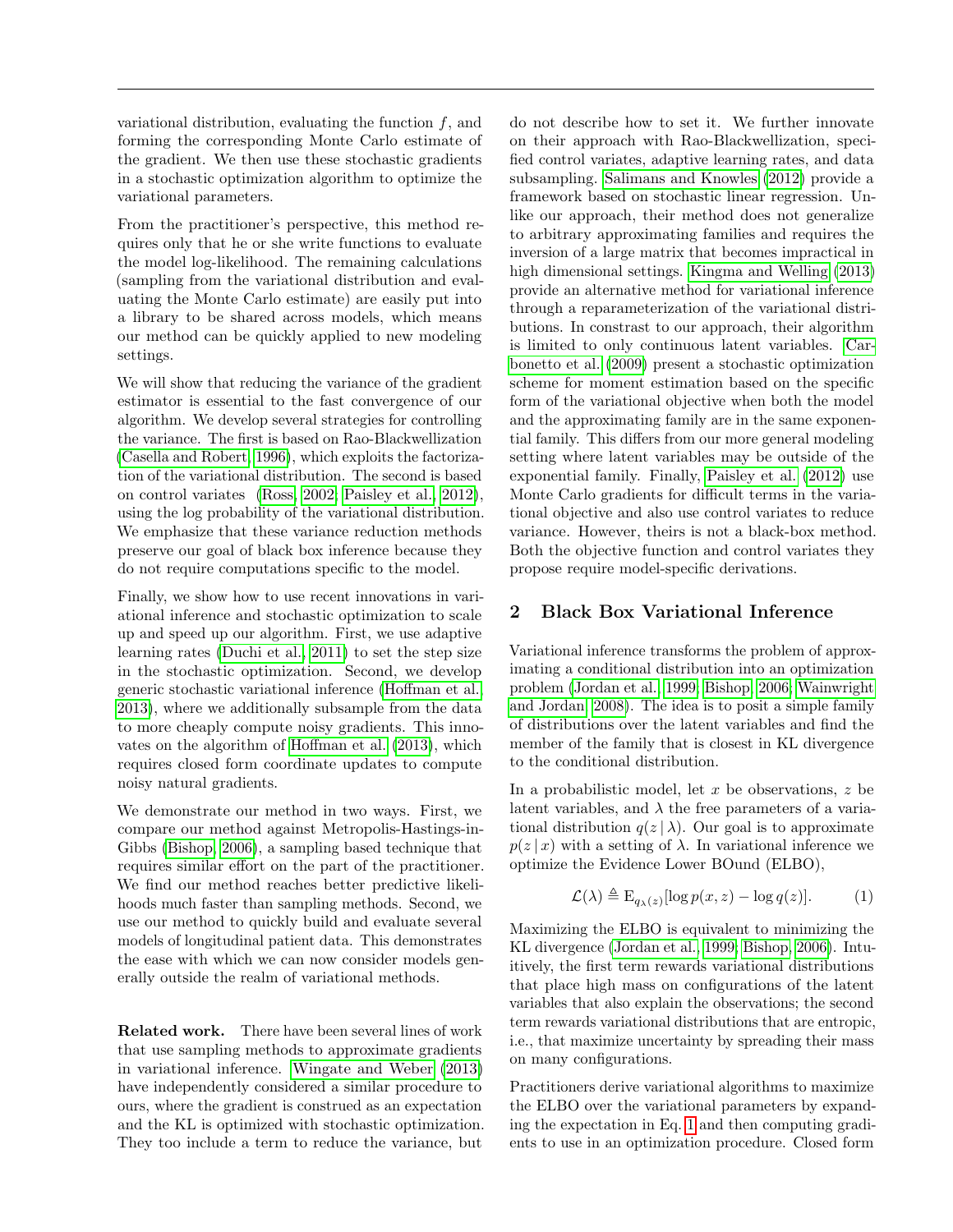coordinate-ascent updates are available for conditionally conjugate exponential family models [\(Ghahramani](#page-8-1) [and Beal, 2001\)](#page-8-1), where the distribution of each latent variable given its Markov blanket falls in the same family as the prior, for a small set of variational families. However, these updates require analytic computation of various expectations for each new model, a problem which is exacerbated when the variational family falls outside this small set. This leads to tedious bookkeeping and overhead for developing new models.

We will instead use stochastic optimization to maximize the ELBO. In stochastic optimization, we maximize a function using noisy estimates of its gradient [\(Robbins](#page-9-6) [and Monro, 1951;](#page-9-6) [Kushner and Yin, 1997;](#page-8-12) [Bottou and](#page-8-13) [LeCun, 2004\)](#page-8-13). We will form the derivative of the objective as an expectation with respect to the variational approximation and then sample from the variational approximation to get noisy but unbiased gradients, which we use to update our parameters. For each sample, our noisy gradient requires evaluating the joint distribution of the observed and sampled variables, the variational distribution, and the gradient of the log of the variational distribution. This is a black box method in that the gradient of the log of the variational distribution and sampling method can be derived once for each type of variational distribution and reused for many models and applications.

Stochastic optimization. We first review stochastic optimization. Let  $f(x)$  be a function to be maximized and  $h_t(x)$  be the realization of a random variable  $H(x)$  whose expectation is the gradient of  $f(x)$ . Finally, let  $\rho_t$  be the learning rate. Stochastic optimization updates x at the t<sup>th</sup> iteration with

$$
x_{t+1} \leftarrow x_t + \rho_t h_t(x_t).
$$

This converges to a maximum of  $f(x)$  when the learning rate schedule follows the Robbins-Monro conditions,

$$
\sum_{t=1}^{\infty} \rho_t = \infty
$$
  

$$
\sum_{t=1}^{\infty} \rho_t^2 < \infty.
$$

Because of its simplicity, stochastic optimization is widely used in statistics and machine learning.

A noisy gradient of the ELBO. To optimize the ELBO with stochastic optimization, we need to develop an unbiased estimator of its gradient which can be computed from samples from the variational posterior. To do this, we write the gradient of the ELBO (Eq. [1\)](#page-1-0) as an expectation with respect to the variational distribution,

$$
\nabla_{\lambda} \mathcal{L} = \mathcal{E}_{q}[\nabla_{\lambda} \log q(z|\lambda)(\log p(x, z) - \log q(z|\lambda))].
$$
\n(2)

<span id="page-2-2"></span>Algorithm 1 Black Box Variational Inference

**Input:** data  $x$ , joint distribution  $p$ , mean field variational family q. **Initialize**  $\lambda_{1:n}$  randomly,  $t = 1$ . repeat // Draw S samples from  $q$ for  $s = 1$  to S do  $z[s] \sim q$ end for  $\rho = t$ th value of a Robbins Monro sequence (Eq. [2\)](#page-0-0)  $\lambda = \lambda + \rho \frac{1}{S} \sum_{s=1}^{S} \nabla_{\lambda} \log q(z[s] | \lambda) (\log p(x, z[s]) \log q(z[s||\lambda))$  $t = t + 1$ until change of  $\lambda$  is less than 0.01.

The derivation of Eq. [2](#page-2-0) can be found in the appendix. Note that in statistics the gradient  $\nabla_{\lambda} \log q(z|\lambda)$  of the log of a probability distribution is called the score function [\(Cox and Hinkley, 1979\)](#page-8-14).

With this Equation in hand, we compute noisy unbiased gradients of the ELBO with Monte Carlo samples from the variational distribution,

$$
\nabla_{\lambda} \mathcal{L} \approx \frac{1}{S} \sum_{s=1}^{S} \nabla_{\lambda} \log q(z_s | \lambda) (\log p(x, z_s) - \log q(z_s | \lambda)),
$$
  
where  $z_s \sim q(z | \lambda)$ . (3)

<span id="page-2-1"></span>With Eq. [3,](#page-2-1) we can use stochastic optimization to optimize the ELBO.

The basic algorithm is summarized in Algorithm [1.](#page-2-2) We emphasize that the score function and sampling algorithms depend only on the variational distribution, not the underlying model. Thus we can easily build up a collection of these functions for various variational approximations and reuse them in a package for a variety of models. Further we did not make any assumptions about the form of the model, only that the practitioner can compute the log of the joint  $p(x, z_s)$ . This algorithm significantly reduces the effort needed to implement variational inference in a wide variety of models.

# 3 Controlling the Variance

<span id="page-2-0"></span>We can use Algorithm [1](#page-2-2) to maximize the ELBO, but the variance of the estimator of the gradient (under the Monte Carlo estimate in Eq. [3\)](#page-2-1) can be too large to be useful. In practice, the high variance gradients would require very small steps which would lead to slow convergence. We now show how to reduce this variance in two ways, via Rao-Blackwellization and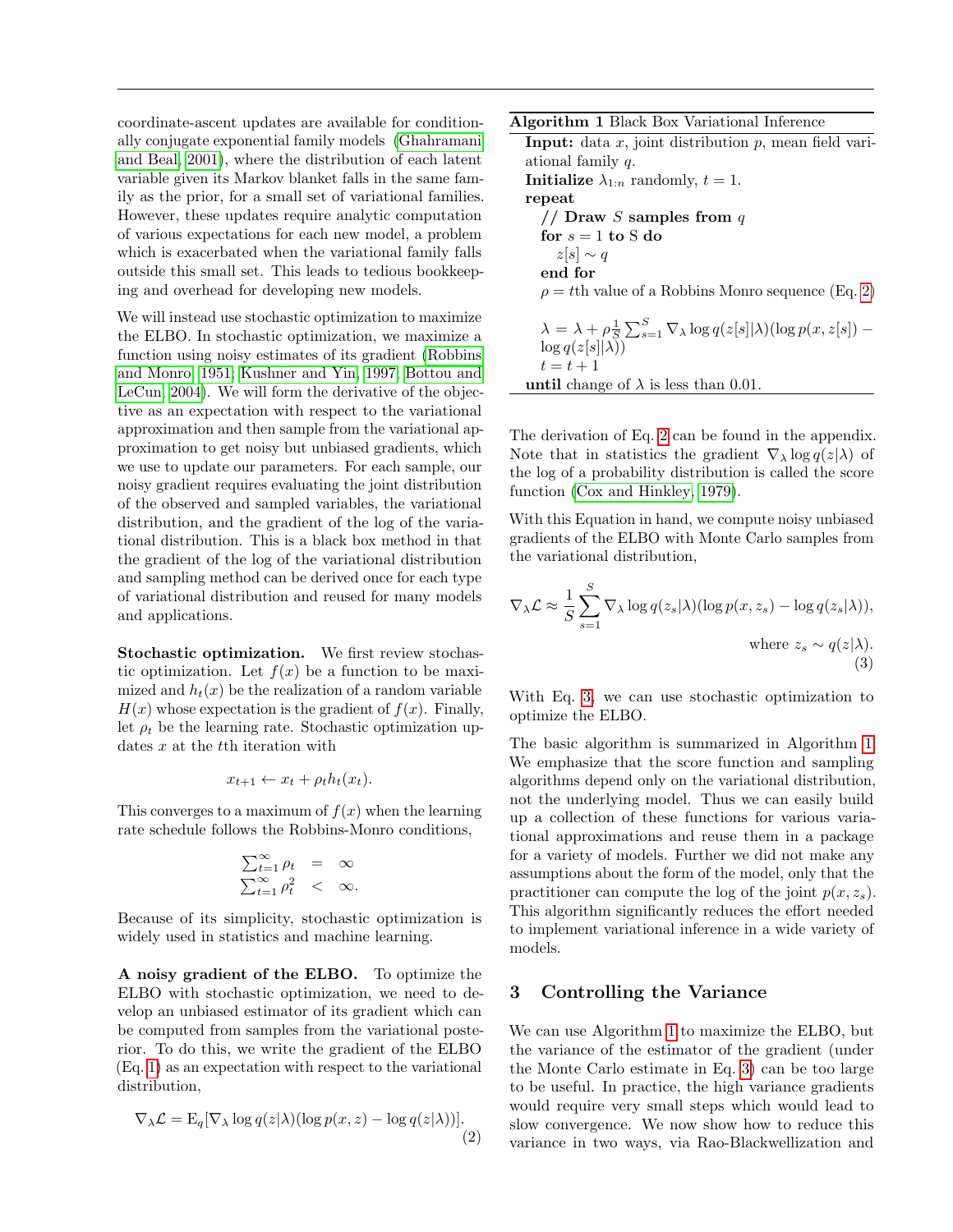easy-to-implement control variates. We exploit the structure of our problem to use these methods in a way that requires no model-specific derivations, which preserves our goal of black-box variational inference.

## 3.1 Rao-Blackwellization

Rao-Blackwellization [\(Casella and Robert, 1996\)](#page-8-6) reduces the variance of a random variable by replacing it with its conditional expectation with respect to a subset of the variables. Note that the conditional expectation of a random variable is a random variable with respect to the conditioning set. This generally requires analytically computing problem-specific integrals. Here we show how to Rao-Blackwellize the estimator for each component of the gradient without needing to compute model-specific integrals.

In the simplest setting, Rao-Blackwellization replaces a function of two variables with its conditional expectation. Consider two random variables,  $X$  and  $Y$ , and a function  $J(X, Y)$ . Our goal is to compute its expectation  $E[J(X, Y)]$  with respect to the joint distribution of  $X$  and  $Y$ .

Define  $\hat{J}(X) = E[J(X, Y)|X]$ , and note that  $E[\hat{J}(X)] =$  $E[J(X, Y)]$ . This means that  $\hat{J}(X)$  can be used in place of  $J(X, Y)$  in a Monte Carlo approximation of  $E[J(X, Y)].$  The variance of  $\hat{J}(X)$  is

$$
Var(\hat{J}(X)) = Var(J(X, Y)) - E[(J(X, Y) - \hat{J}(X))^2].
$$

This means that  $\hat{J}(X)$  is a lower variance estimator than  $J(X, Y)$ .

We return to the problem of estimating the gradient of  $\mathcal{L}$ . Suppose there are *n* latent variables  $z_{1:n}$  and we are using the mean-field variational family, where each random variable  $z_i$  is independent and governed by its own variational distribution,

$$
q(z | \lambda) = \prod_{i=1}^{n} q(z_i | \lambda_i), \qquad (4)
$$

where  $\lambda_{1:n}$  are the *n* variational parameters characterizing the member of the variational family we seek. Consider the *i*th component of the gradient. Let  $q(i)$  be the distribution of variables in the model that depend on the *i*th variable, i.e., the Markov blanket of  $z_i$ ; and let  $p_i(x, z_{(i)})$  be the terms in the joint that depend on those variables. We can write the gradient with respect to  $\lambda_i$  as an iterated conditional expectation which simplifies to

$$
\nabla_{\lambda_i} \mathcal{L} =
$$
  
\n
$$
E_{q_{(i)}}[\nabla_{\lambda_i} \log q(z_i|\lambda_i)(\log p_i(x, z_{(i)}) - \log q(z_i|\lambda_i))].
$$
  
\n(5)

The derivation of this expression is in the supplement. This equation says that Rao-Blackwellized estimators

can be computed for each component of the gradient without needing to compute model-specific conditional expectations.

Finally, we construct a Monte Carlo estimator for the gradient of  $\lambda_i$  using samples from the variational distribution,

<span id="page-3-0"></span>
$$
\frac{1}{S} \sum_{s=1}^{S} \nabla_{\lambda_i} \log q_i(z_s | \lambda_i) (\log p_i(x, z_s) - \log q_i(z_s | \lambda_i)),
$$
  
where  $z_s \sim q_{(i)}(z | \lambda)$ . (6)

This Rao-Blackwellized estimator for each component of the gradient has lower variance. In our empirical study, Figure [2,](#page-7-0) we plot the variance of this estimator along with that of Eq. [3.](#page-2-1)

### 3.2 Control Variates

As we saw above, variance reduction methods work by replacing the function whose expectation is being approximated by Monte Carlo with another function that has the same expectation but smaller variance. That is, to estimate  $E_q[f]$  via Monte Carlo we compute the empirical average of  $\hat{f}$  where  $\hat{f}$  is chosen so  $\mathrm{E}_{q}[f] =$  $E_q[\hat{f}]$  and  $\text{Var}_q[f] > \text{Var}_q[\hat{f}].$ 

A control variate [\(Ross, 2002\)](#page-9-3) is a family of functions with equivalent expectation. Consider a function  $h$ , which has a finite first moment, and a scalar a. Define  $\hat{f}$  to be

$$
\hat{f}(z) \triangleq f(z) - a(h(z) - E[h(z)]). \tag{7}
$$

This is a family of functions, indexed by a, and note that  $E_q[\hat{f}(z)] = \mathrm{E}_q[f]$  as required. Given a particular function  $h$ , we can choose  $a$  to minimize the variance of  $\hat{f}$ .

First we note that variance of  $\hat{f}$  can be written as

$$
Var(\hat{f}) = Var(f) + a^2 Var(h) - 2aCov(f, h).
$$

This equation implies that good control variates have high covariance with the function whose expectation is being computed.

Taking the derivative of  $\text{Var}(\hat{f})$  with respect to a and setting it equal to zero gives us the value of a that minimizes the variance,

$$
a^* = \text{Cov}(f, h) / \text{Var}(h).
$$

With Monte Carlo estimates from the distribution, which we are collecting anyway to compute  $E[f]$ , we can estimate  $a^*$  with the ratio of the empirical covariance and variance.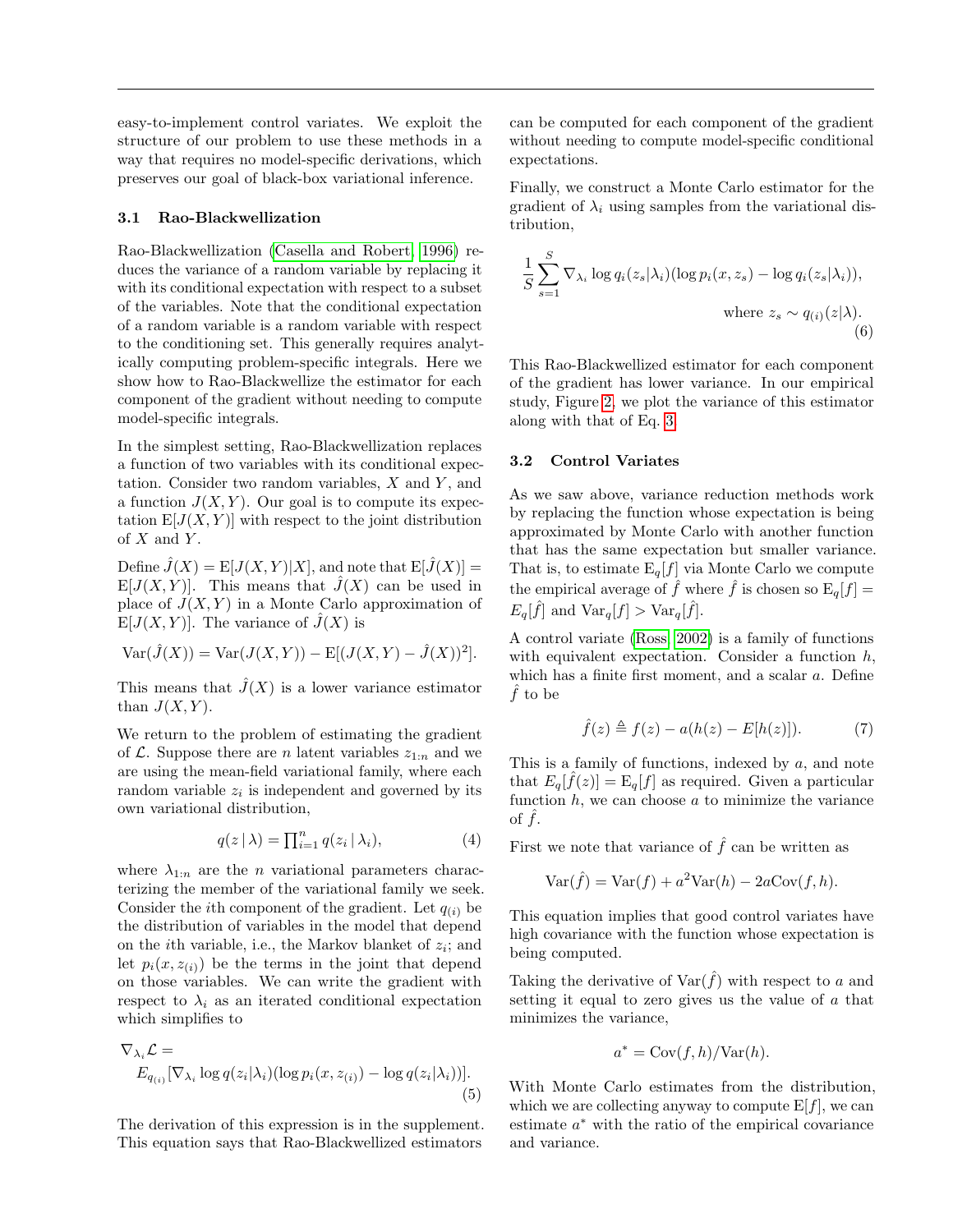We now apply this method to Black Box Variational Inference. To maintain the generic nature of the algorithm, we want to choose a control variate that only depends on the variational distribution and for which we can easily compute its expectation. Meeting these criteria, we choose  $h$  to be the score function of the variational approximation,  $\nabla_{\lambda} \log q(z)$ , which always has expectation zero. (See Eq. [14](#page-8-15) in the appendix.)

With this control variate, we have a new Monte Carlo method to compute the Rao-Blackwellized noisy gradients of the ELBO. For the ith component of the gradient, the function whose expectation is being estimated and its control variate,  $f_i$  and  $h_i$  respectively are

$$
f_i(z) = \nabla_{\lambda_i} \log q(z|\lambda_i) (\log p(x, z) - \log q(z|\lambda_i))
$$
 (8)  

$$
h_i(z) = \nabla_{\lambda_i} \log q(z|\lambda_i).
$$

The estimate for the optimal choice for the scaling is given by summing over the covariance and variance for each of the  $n_i$  dimensions of  $\lambda_i$ . Letting the dth dimension of  $f_i$  and  $h_i$  be  $f_i^d$  and  $h_i^d$  respectively. The optimal scaling for the gradient of the ELBO is given by

$$
\hat{a}_i^* = \frac{\sum_{d=1}^{n_i} \hat{\text{Cov}}(f_i^d, h_i^d)}{\sum_{d=1}^{n_i} \hat{\text{Var}}(h_i^d)}.
$$
\n(9)

This gives us the following Monte Carlo method to compute noisy gradients using S samples

$$
\hat{\nabla}_{\lambda_i} \mathcal{L} \triangleq \frac{1}{S} \sum_{s=1}^{S} \nabla_{\lambda} \log q_i(z_s | \lambda_i)
$$
\n
$$
(\log p_i(x, z_s) - \log q_i(z_s | \lambda_i) - \hat{a}_i^*),
$$
\nwhere  $z_s \sim q_{(i)}(z | \lambda)$ . (10)

Again note that we define the control variates on a per-component basis. This estimator uses both Rao-Blackwellization and control variates. We show in the empirical study that this generic control variate further reduces the variance of the estimator.

#### 3.3 Black Box Variational Inference (II)

Putting together the noisy gradient, Rao-Blackwellization, and control variates, we present Black Box Variational Inference (II). It takes samples from the variational approximation to compute noisy gradients as in Eq. [10.](#page-4-0) These noisy gradients are then used in a stochastic optimization procedure to maximize the ELBO.

We summarize the procedure in Algorithm [2.](#page-4-1) Note that for simplicity of presentation, this algorithm stores all the samples. We can remove this memory requirement <span id="page-4-1"></span>Algorithm 2 Black Box Variational Inference (II)

Input: data  $x$ , joint distribution  $p$ , mean field variational family q. **Initialize**  $\lambda_{1:n}$  randomly,  $t = 1$ . repeat  $\frac{1}{2}$  Draw S samples from the variational approximation for  $s=1$  to  $\mathbf S$  do  $z[s] \sim q$ end for for  $i = 1$  to n do for  $s = 1$  to S do  $f_i[s] = \nabla_{\lambda_i} \log q_i(z[s] | \lambda_i) (\log p_i(x, z[s]) \log q_i(z[s]|\lambda_i))$  $h_i[s] = \nabla_{\lambda_i} \log q_i(z[s] | \lambda_i)$ end for  $\hat{a_i^*} = \frac{\sum_{d=1}^{n_i} \hat{\text{Cov}}(f_i^d, h_i^d)}{\sum_{d=1}^{n_i} \hat{\text{Var}}(h_i^d)}$  $\hat{\nabla}_{\lambda_i} \mathcal{L} \triangleq \frac{1}{S} \sum_{s=1}^S f_i[s] - \hat{a_i}^* h_i[s]$ end for  $\rho = t$ th value of a Robbins Monro sequence  $\hat{\lambda} = \lambda + \rho \hat{\nabla}_{\lambda} \mathcal{L}$  $t = t + 1$ until change of  $\lambda$  is less than 0.01.

with a small modification, computing the  $a_i^*$  terms on small set of examples and computing the required averages online.

Algorithm [2](#page-4-1) is easily used on many models. It only requires samples from the variational distribution, computations about the variational distribution, and easy computations about the model.

# <span id="page-4-0"></span>4 Extensions

We extend the main algorithm in two ways. First, we address the difficulty of setting the step size schedule. Second, we address scalability by subsampling observations.

### 4.1 AdaGrad

One challenge with stochastic optimization techniques is setting the learning rate. Intuitively, we would like the learning rate to be small when the variance of the gradient is large and vice-versa. Additionally, in prob-lems like ours that have different scales<sup>[1](#page-4-2)</sup>, the learning rate needs to be set small enough to handle the smallest scale. To address this issue, we use the AdaGrad algorithm [\(Duchi et al., 2011\)](#page-8-7). Let  $G_t$  be a matrix containing the sum across the first  $t$  iterations of the outer products of the gradient. AdaGrad defines a per

<span id="page-4-2"></span><sup>1</sup>Probability distributions have many parameterizations.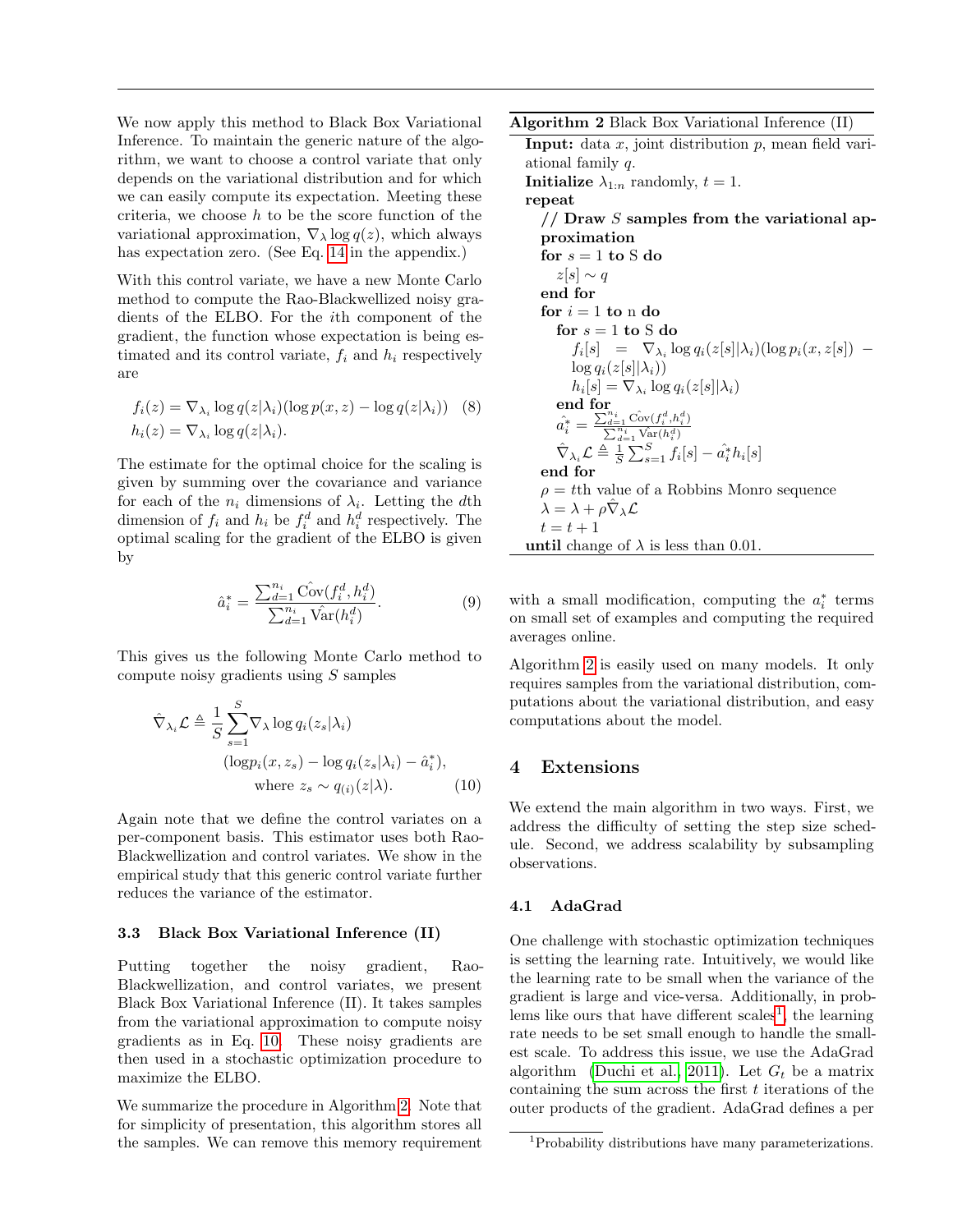component learning rate as

$$
\rho_t = \eta \text{diag}(G_t)^{-1/2}.
$$
\n(11)

This is a per-component learning rate since  $\text{diag}(G_t)$ has the same dimension as the gradient. Note that since AdaGrad only uses the diagonal of  $G_t$ , those are the only elements we need to compute. AdaGrad captures noise and varying length scales through the square of the noisy gradient and reduces the number of parameters to our algorithm from the standard two parameter Robbins-Monro learning rate.

## 4.2 Stochastic Inference in Hierarchical Bayesian Models

Stochastic optimization has also been used to scale variational inference in hierarchical Bayesian models to massive data [\(Hoffman et al., 2013\)](#page-8-8). The basic idea is to subsample observations to compute noisy gradients. We can use a similar idea to scale our method.

In a hierarchical Bayesian model, we have a hyperparameter  $\eta$ , global latent variables  $\beta$ , local latent variables  $z_{1...n}$ , and observations  $x_{1...n}$  having the log joint distribution

$$
\log p(x_{1...n}, z_{1...n}, \beta) = \log p(\beta|\eta)
$$

$$
+ \sum_{i=1}^{n} \log p(z_i|\beta) + \log p(x_i|z_i, \beta).
$$
(12)

This is the same definition as in [Hoffman et al.](#page-8-8) [\(2013\)](#page-8-8), but they place further restrictions on the forms of the distributions and the complete conditionals. Under the mean field approximating family, applying Eq. [10](#page-4-0) to construct noisy gradients of the ELBO would require iterating over every datapoint. Instead we can compute noisy gradients using a sampled observation and samples from the variational distribution. The derivation along with variance reductions can be found in the supplement.

# 5 Empirical Study

We use Black Box Variational Inference to quickly construct and evaluate several models on longitudinal medical data. We demonstrate the effectiveness of our variance reduction methods and compare the speed and predictive likelihood of our algorithm to sampling based methods. We evaluate the various models using predictive likelihood and demonstrate the ease at which several models can be explored.

#### 5.1 Longitudinal Medical Data

Our data consist of longitudinal data from 976 patients  $(803 \text{ train} + 173 \text{ test})$  from a clinic at New York Presbyterian hospital who have been diagnosed with chronic kidney disease. These patients visited the clinic a total of 33K times. During each visit, a subset of 17 measurements (labs) were measured.

The data are observational and consist of measurements (lab values) taken at the doctor's discretion when the patient is at a checkup. This means both that the labs at each time step are sparse and that the time between patient visits are highly irregular. The labs values are all positive as the labs measure the amount of a particular quantity such as sodium concentration in the blood.

Our modeling goal is to come up with a low dimensional summarization of patients' labs at each of their visits. From this, we aim to to find latent factors that summarize each visit as positive random variables. As in medical data applications, we want our factors to be latent indicators of patient health.

We evaluate our model using predictive likelihood. To compute predictive likelihoods, we need an approximate posterior on both the global parameters and the per visit parameters. We use the approximate posterior on the global parameters and calculate the approximate posterior on the local parameters on 75% of the data in the test set. We then calculate the predictive likelihood on the other 25% of the data in the validation set using Monte Carlo samples from the approximate posterior.

We initialize randomly and choose the variational families to be fully-factorized with gamma distributions for positive variables and normals for real valued variables. We use both the AdaGrad and doubly stochastic extensions on top of our base algorithm. We use 1,000 samples from the variational distribution and set the batch size at 25 in all our experiments.

### 5.2 Model

To meet our goals, we construct a Gamma-Normal time series model. We model our data using weights drawn from a Normal distribution and observations drawn from a Normal, allowing each factor to both positively and negative affect each lab while letting factors represent lab measurements. The generative process for this model with hyperparameters denoted with  $\sigma$  is

Draw  $W \sim \text{Normal}(0, \sigma_w)$ , an  $L \times K$  matrix For each patient  $p: 1$  to  $P$ 

Draw  $o_p \sim \text{Normal}(0, \sigma_o)$ , a vector of L Define  $x_{p0} = \alpha_0$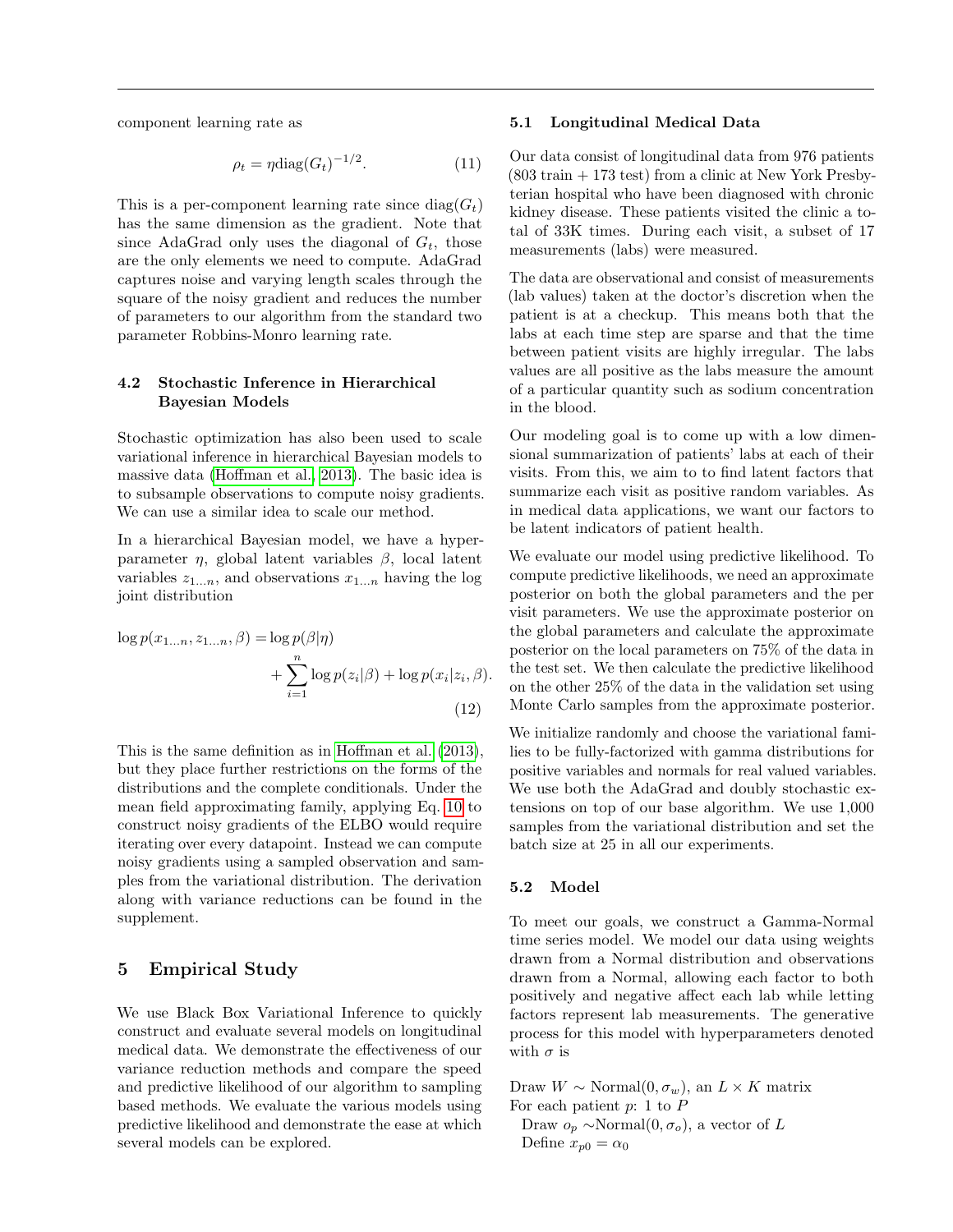

<span id="page-6-1"></span>Figure 1: Comparison between Metropolis-Hastings within Gibbs and Black Box Variational Inference. In the x axis is time and in the y axis is the predictive likelihood of the test set. Black Box Variational Inference reaches better predictive likelihoods faster than Gibbs sampling. The Gibbs sampler's progress slows considerably after 5 hours.

For each visit v: 1 to 
$$
v_p
$$
  
Draw  $x_{pv} \sim \text{Gamma}(x_{pv-1}, \sigma_x)$   
Draw  $l_{pv} \sim \text{Normal}(Wx_{pv} + o_p, \sigma_l)$ , a vector of L.

We set  $\sigma_w$ ,  $\sigma_o$ ,  $\sigma_x$  to be 1 and  $\sigma_l$  to be .01. In our model, GammaE is the expectation/variance parameterization of the (L-dimensional) gamma distribution. (The mapping between this parameterization and the more standard one can be found in the supplement.)

Black Box Variational Inference allows us to make use of non-standard parameterizations for distributions that are easier to reason about. This is an important observation, as the standard set of families used in variational inference tend to be fairly limited. In this case, the expectation parameterization of the gamma distribution allows the previous visit factors to define the expectation of the current visit factors. Finally, we emphasize that coordinate ascent variational inference and Gibbs sampling are not available for this algorithm because the required conditional distributions do not have closed form.

### 5.3 Sampling Methods

We compare Black Box Variational Inference to a standard sampling based technique, Metropolis-Hastings [\(Bishop, 2006\)](#page-8-9), that also only needs the joint distribution.<sup>[2](#page-6-0)</sup>

Metropolis-Hastings works by sampling from a proposal distribution and accepting or rejecting the samples based on the likelihood. Standard Metropolis-Hastings can work poorly in high dimensional models. We find that it fails for the Gamma-Normal-TS model. Instead, we compare to a Gibbs sampling method that uses Metropolis-Hastings to sample from the complete conditionals. For our proposal distribution we use the same distributions as found in the previous iteration, with the mean equal the value of the previous parameter.

We compute predictive likelihoods using the posterior samples generated by the MCMC methods on held out data in the test set.

On this model, we compared Black Box Variational Inference to Metropolis-Hastings inside Gibbs. We used a fixed computational budget of 20 hours. Figure [1](#page-6-1) plots time versus predictive likelihood on the held out set for both methods. We found similar results with different random initializations of both models. Black Box Variational Inference gives better predictive likelihoods and gets them faster than Metropolis-Hastings within Gibbs.<sup>[3](#page-6-2)</sup>.

### 5.4 Variance Reductions

We next studied how much variance is reduced with our variance reduction methods. In Figure [2,](#page-7-0) we plot the variance of various estimators of the gradient of the variational approximation for a factor in the patient time-series versus iteration number. We compare the variance of the Monte Carlo gradient in Eq. [3](#page-2-1) to that of the Rao-Blackwellized gradient (Eq. [6\)](#page-3-0) and that of the gradient using both Rao-Blackwellization and control variates (Eq. [10\)](#page-4-0). We found that Rao-Blackwellization reduces the variance by several orders of magnitude. Applying control variates reduces the variance further. This reduction in variance drastically improves the speed at which Black Box Variational Inference converges. In fact, in the time allotted, Algorithm [1—](#page-2-2)the algorithm without variance reductions—failed to make noticeable progress.

#### 5.5 Exploring Models

We developed Black Box Variational Inference to make it easier to quickly explore and fit many new models to a data set. We demonstrate this by considering a sequence of three other factor and time-series models of the health data. We name these models Gamma,

<span id="page-6-0"></span><sup>2</sup>Methods that involve a bit more work such as Hamiltonian Monte Carlo could work in this settings, but as our

technique only requires the joint distribution and could benefit from added analysis used in more complex methods, we compare against a similar methods.

<span id="page-6-2"></span><sup>3</sup>Black Box Variational Inference also has better predictive mean-squared error on the labs than Gibbs style Metropolis-Hastings.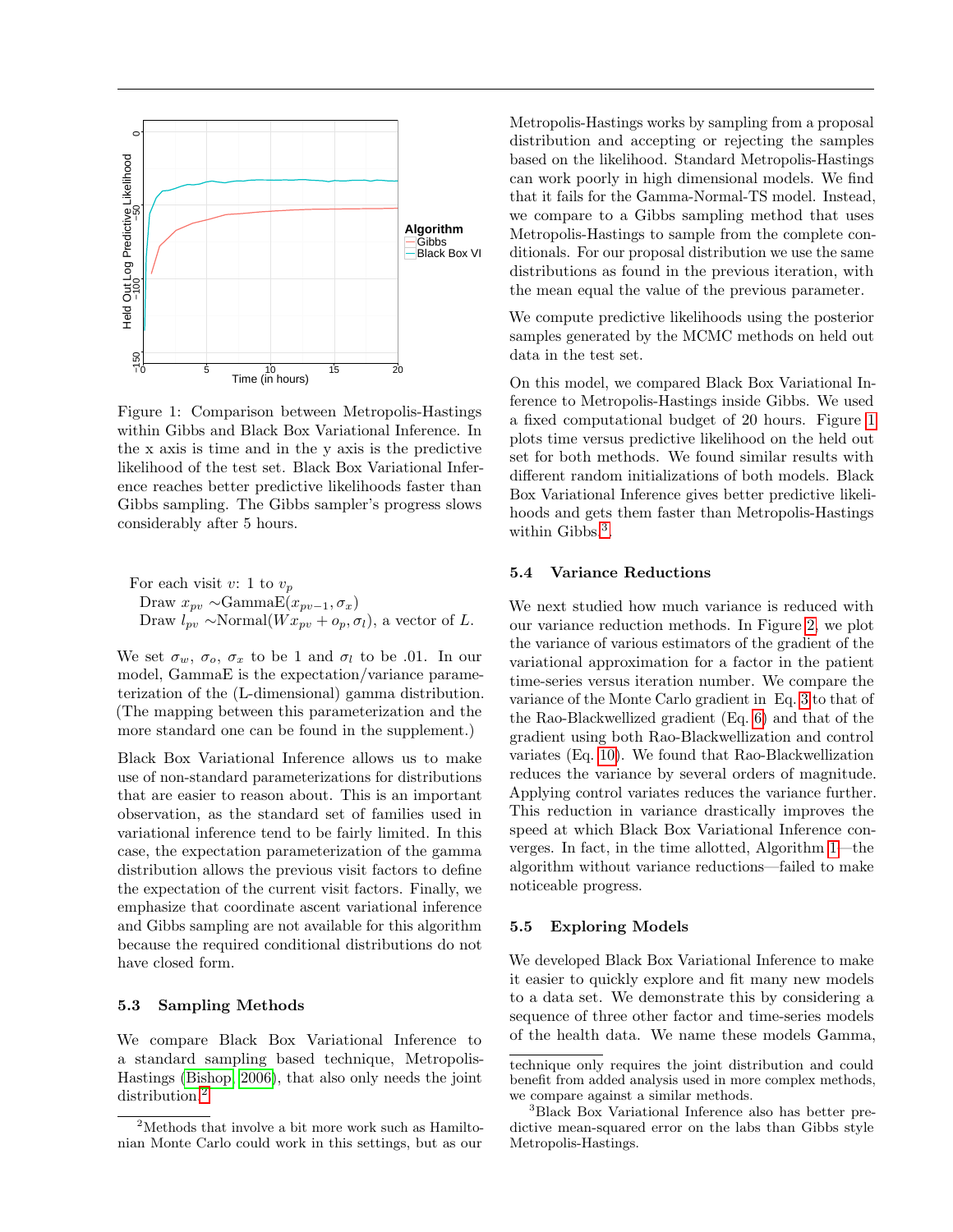

<span id="page-7-0"></span>Figure 2: Variance comparison for the first component of a random patient on the following estimators: Eq. [3,](#page-2-1) the Rao-Blackwellized estimator Eq. [6,](#page-3-0) and the Rao-Blackwellized control variate estimator Eq. [10.](#page-4-0) We find that Rao-Blackwellizing the naive estimator reduces the variance by several orders of magnitude from the naive estimator. Adding control variates reduces the variance even further.

Gamma-TS, and Gamma-Normal.

Gamma. We model the latent factors that summarize each visit in our models as positive random variables; as noted above, we expect these to be indicative of patient health. The Gamma model is a positivevalue factor model where all of the factors, weights, and observations have positive values. The generative process for this model is

Draw  $W \sim \text{Gamma}(\alpha_w, \beta_w)$ , an  $L \times K$  matrix For each patient  $p: 1$  to  $P$ Draw  $o_p \sim \text{Gamma}(\alpha_o, \beta_o)$ , a vector of L For each visit v: 1 to  $v_p$ Draw  $x_{pv} \sim \text{Gamma}(\alpha_x, \beta_x)$ Draw  $l_{pv} \sim \text{Gamma}(W x_{pv} + o_p, \sigma_o)$ , a vector of L.

We set all hyperparameters save  $\sigma_o$  to be 1. As in the previous model,  $\sigma_o$  is set to .01.

Gamma-TS. We can link the factors through time using the expectation parameterization of the Gamma distribution. (Note this is harder with the usual natural parameterization of the Gamma.) This changes  $x_{nn}$  to be distributed as GammaE $(x_{pv-1}, \sigma_v)$ . We draw  $x_{p1}$ as above. In this model, the expected values of the factors at the next visit is the same as the value at the current visit. This allows us to propagate patient states through time.

| Model           | Predictive Likelihood |
|-----------------|-----------------------|
| Gamma-Normal    | $-33.9$               |
| Gamma-Normal-TS | -32.7                 |
| Gamma-Gamma     | $-175$                |
| Gamma-Gamma-TS  | -174                  |

<span id="page-7-1"></span>Table 1: A comparison between several models for our patient health dataset. We find that taking into account the longitudinal nature of the data in the model leads to a better fit. The Gamma weight models perform relatively poorly. This is likely due to the fact that some labs have are negatively correlated. This model cannot capture such relationships.

Gamma-Normal. Similar to the above, we can change the time-series Gamma-Normal-TS (studied in the previous section) to a simpler factor model. This is similar to the Gamma model, but with Normal priors.

These combinations lead to a set of four models that are all nonconjugate and for which standard variational techniques are difficult to apply. Our variational inference method allows us to compute approximate posteriors for these models to determine which provides the best low dimensional latent representations.

We set the AdaGrad scaling parameter to 1 for both the Gamma-Normal models and to .5 for the Gamma models.

Model Comparisons. Table [1](#page-7-1) details our models along with their predictive likelihoods. From this we see that time helps in modelling our longitudinal healthcare data. We also see that the Gamma-Gamma models perform poorly. This is likely because they cannot capture the negative correlations that exist between different medical labs. More importantly, by using Black Box Variational Inference we were able to quickly fit and explore a set of complicated non-conjugate models. Without a generic algorithm, approximating the posterior of any of these models is a project in itself.

# 6 Conclusion

We developed and studied Black Box Variational Inference, a new algorithm for variational inference that drastically reduces the analytic burden. Our main approach is a stochastic optimization of the ELBO by sampling from the variational posterior to compute a noisy gradient. Essential to its success are model-free variance reductions to reduce the variance of the noisy gradient. Black Box Variational Inference works well for new models, while requiring minimal analytic work by the practitioner.

There are several natural directions for future improve-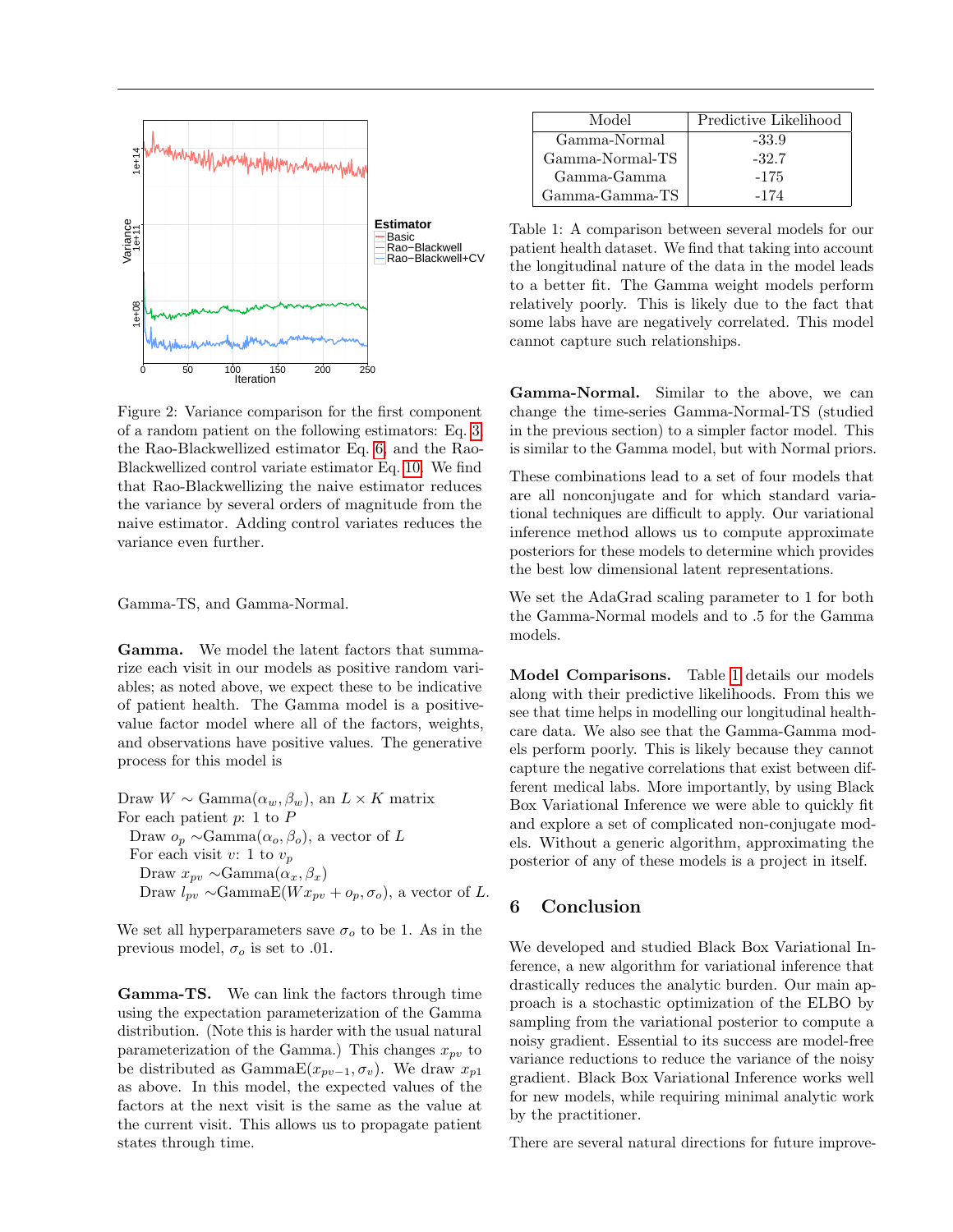ments to this work. First, the software libraries that we provide can be augmented with score functions for a wider variety of variational families (each score function is simply the log gradient of the variational distribution with respect to the variational parameters). Second, we believe that number of samples could be set dynamically. Finally, carefully-selected samples from the variational distribution (e.g., with quasi-Monte Carlo methods) are likely to significantly decrease sampling variance.

# 7 Appendix: The Gradient of the ELBO

The key idea behind our algorithm is that the gradient of the ELBO can be written as an expectation with respect to the variational distribution. We start by differentiating Eq. [1,](#page-1-0)

<span id="page-8-18"></span>
$$
\nabla_{\lambda} \mathcal{L} = \nabla_{\lambda} \int (\log p(x, z) - \log q(z|\lambda)) q(z|\lambda) dz
$$
  
\n
$$
= \int \nabla_{\lambda} [(\log p(x, z) - \log q(z|\lambda)) q(z|\lambda)] dz
$$
  
\n
$$
= \int \nabla_{\lambda} [\log p(x, z) - \log q(z|\lambda)] q(z|\lambda) dz
$$
  
\n
$$
+ \int \nabla_{\lambda} q(z|\lambda) (\log p(x, z) - \log q(z|\lambda)) dz
$$
  
\n
$$
= -\mathcal{E}_{q} [\log q(z|\lambda)] \qquad (13)
$$
  
\n
$$
+ \int \nabla_{\lambda} q(z|\lambda) (\log p(x, z) - \log q(z|\lambda)) dz,
$$

where we have exchanged derivatives with integrals via the dominated convergence theorem  $<sup>4</sup>$  $<sup>4</sup>$  $<sup>4</sup>$  [\(Cinlar, 2011\)](#page-8-17)</sup> and used  $\nabla_{\lambda}[\log p(x, z)] = 0.$ 

The first term in Eq. [13](#page-8-18) is zero. To see this, note

$$
E_q[\nabla_\lambda \log q(z|\lambda)] = E_q \left[ \frac{\nabla_\lambda q(z|\lambda)}{q(z|\lambda)} \right] = \int \nabla_\lambda q(z|\lambda) dz
$$

$$
= \nabla_\lambda \int q(z|\lambda) dz = \nabla_\lambda 1 = 0. \quad (14)
$$

To simplify the second term, first observe that  $\nabla_{\lambda}[q(z|\lambda)] = \nabla_{\lambda}[\log q(z|\lambda)]q(z|\lambda)$ . This fact gives us the gradient as an expectation,

$$
\nabla_{\lambda} \mathcal{L} = \int \nabla_{\lambda} [q(z|\lambda)] (\log p(x, z) - \log q(z|\lambda)) dz
$$
  
\n
$$
= \int \nabla_{\lambda} \log q(z|\lambda) (\log p(x, z))
$$
  
\n
$$
- \log q(z|\lambda)) q(z|\lambda) dz
$$
  
\n
$$
= \mathbf{E}_{q} [\nabla_{\lambda} \log q(z|\lambda) (\log p(x, z) - \log q(z|\lambda))],
$$

# References

- <span id="page-8-9"></span>C. Bishop. Pattern Recognition and Machine Learning. Springer New York., 2006.
- <span id="page-8-3"></span>D. Blei and J. Lafferty. A correlated topic model of Science. Annals of Applied Statistics, 1(1):17-35, 2007.
- <span id="page-8-13"></span>L. Bottou and Y. LeCun. Large scale online learning. In Advances in Neural Information Processing Systems, 2004.
- <span id="page-8-4"></span>M. Braun and J. McAuliffe. Variational inference for large-scale models of discrete choice. Journal of American Statistical Association, 105(489), 2007.
- <span id="page-8-11"></span>Peter Carbonetto, Matthew King, and Firas Hamze. A stochastic approximation method for inference in probabilistic graphical models. In Y. Bengio, D. Schuurmans, J. Lafferty, C. K. I. Williams, and A. Culotta, editors, Advances in Neural Information Processing Systems 22, pages 216–224. 2009.
- <span id="page-8-6"></span>George Casella and Christian P Robert. Raoblackwellisation of sampling schemes. Biometrika, 83(1):81–94, 1996.
- <span id="page-8-17"></span>E. Cinlar. Probability and Stochastics. Springer, 2011.
- <span id="page-8-14"></span>D. R. Cox and D.V. Hinkley. Theoretical Statistics. Chapman and Hall, 1979.
- <span id="page-8-7"></span>John Duchi, Elad Hazan, and Yoram Singer. Adaptive subgradient methods for online learning and stochastic optimization. J. Mach. Learn. Res., 12:2121–2159, July 2011. ISSN 1532-4435.
- <span id="page-8-1"></span>Z. Ghahramani and M. Beal. Propagation algorithms for variational Bayesian learning. In NIPS 13, pages 507–513, 2001.
- <span id="page-8-8"></span>M. Hoffman, D. Blei, C. Wang, and J. Paisley. Stochastic variational inference. Journal of Machine Learning Research, 14(1303–1347), 2013.
- <span id="page-8-15"></span><span id="page-8-2"></span>T. Jaakkola and M. Jordan. A variational approach to Bayesian logistic regression models and their extensions. In International Workshop on Artificial Intelligence and Statistics, 1996.
- <span id="page-8-0"></span>M. Jordan, Z. Ghahramani, T. Jaakkola, and L. Saul. Introduction to variational methods for graphical models. Machine Learning, 37:183–233, 1999.
- <span id="page-8-10"></span>D. Kingma and M. Welling. Auto-encoding variational bayes. ArXiv e-prints, December 2013.
- <span id="page-8-5"></span>D. Knowles and T. Minka. Non-conjugate variational message passing for multinomial and binary regression. In Advances in Neural Information Processing Systems, 2011.
- <span id="page-8-12"></span>H. Kushner and G. Yin. Stochastic Approximation Algorithms and Applications. Springer New York, 1997.

<span id="page-8-16"></span><sup>&</sup>lt;sup>4</sup>The score function exists. The score and likelihoods are bounded.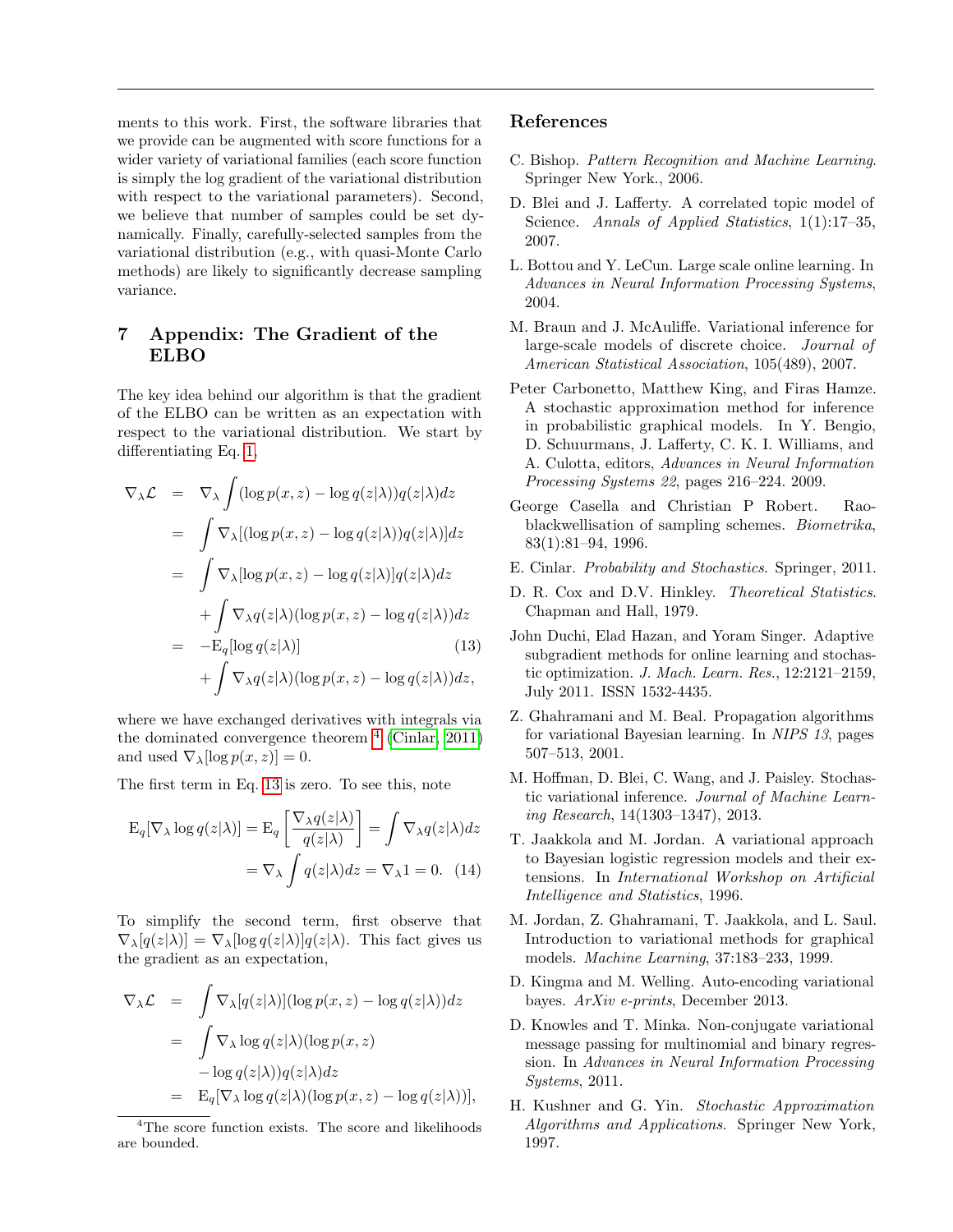- <span id="page-9-2"></span>J. Paisley, D. Blei, and M. Jordan. Variational Bayesian inference with stochastic search. In International Conference on Machine Learning, 2012.
- <span id="page-9-6"></span>H. Robbins and S. Monro. A stochastic approximation method. The Annals of Mathematical Statistics, 22 (3):pp. 400–407, 1951.
- <span id="page-9-3"></span>S. M. Ross. Simulation. Elsevier, 2002.
- <span id="page-9-5"></span>T. Salimans and D Knowles. Fixed-form variational approximation through stochastic linear regression. ArXiv e-prints, August 2012.
- <span id="page-9-0"></span>M. Wainwright and M. Jordan. Graphical models, exponential families, and variational inference. Foundations and Trends in Machine Learning, 1(1–2):1–305, 2008.
- <span id="page-9-1"></span>C. Wang and D. M. Blei. Variational inference for nonconjutate models. JMLR, 2013.
- <span id="page-9-4"></span>D. Wingate and T Weber. Automated variational inference in probabilistic programming.  $ArXiv$  eprints, January 2013.

# Supplement

Derivation of the Rao-Blackwellized Gradient To compute the Rao-Blackwellized estimators, we need to compute conditional expectations. Due to the mean field-assumption, the conditional expectation simplifies due to the factorization

$$
E[J(X,Y)|X] = \frac{\int J(x,y)p(x)p(x)dy}{\int p(x)p(y)dy}
$$

$$
= \int J(x,y)p(y)dy = E_y[J(x,y)].
$$
(A.15)

Therefore, to construct a lower variance estimator when the joint distribution factorizes, all we need to do is integrate out some variables. In our problem this means for each component of the gradient, we should compute expectations with respect to the other factors. We present the estimator in the full mean field family of variational distributions, but note it applies to any variational approximation with some factorization like structured mean-field.

Thus, under the mean field assumption the Rao-Blackwellized estimator for the gradient becomes

$$
\nabla_{\lambda} \mathcal{L} = E_{q_1} \dots E_{q_n} \left[ \sum_{j=1}^n \nabla_{\lambda} \log q_j(z_j | \lambda_j) (\log p(x, z)) \right]
$$

$$
- \sum_{j=1}^n \log q_j(z_j | \lambda_j))]. \tag{A.16}
$$

Recall the definitions from Section 3 where we defined  $\nabla_{\lambda_i} \mathcal{L}$  as the gradient of the ELBO with respect to  $\lambda_i$ ,  $p_i$  as the components of the log joint that include terms form the *i*th factor, and  $E_{q(i)}$  as the expectation with respect to the set of latent variables that appear in the complete conditional for  $z_i$ . Let  $p_{-i}$  bet the components of the joint that does not include terms from the ith factor respectively. We can write the gradient with respect to the ith factor's variational parameters as

$$
\nabla_{\lambda_i} \mathcal{L}
$$
\n
$$
= E_{q_1} \dots E_{q_n} [\nabla_{\lambda_i} \log q_i(z_i | \lambda_i) (\log p(x, z) - \sum_{j=1}^n \log q_j(z_j | \lambda_j))]
$$
\n
$$
= E_{q_1} \dots E_{q_n} [\nabla_{\lambda_i} \log q_i(z_i | \lambda_i) (\log p_i(x, z) + \log p_{-i}(x, z) - \sum_{j=1}^n \log q_j(z_j | \lambda_j))]
$$
\n
$$
= E_{q_i} [\nabla_{\lambda_i} \log q_i(z_i | \lambda_i) (E_{q_{-i}} [\log p_i(x, z_{(i)})] - \log q_i(z_i | \lambda_i) + E_{q_{-i}} [\log p_{-i}(x, z) - \sum_{j=1, i \neq j}^n \log q_j(z_j | \lambda_j)]]
$$
\n
$$
= E_{q_i} [\nabla_{\lambda_i} \log q_i(z_i | \lambda_i) (E_{q_{-i}} [\log p_i(x, z)] - \log q_i(z_i | \lambda_i) + C_i)]
$$
\n
$$
= E_{q_i} [\nabla_{\lambda_i} \log q_i(z_i | \lambda_i) (E_{q_{-i}} [\log p_i(x, z_{(i)})] - \log q_i(z_i | \lambda_i))]]
$$
\n
$$
= E_{q_{(i)}} [\nabla_{\lambda_i} \log q_i(z_i | \lambda_i) (\log p_i(x, z_{(i)}) - \log q_i(z_i | \lambda_i))].
$$
\n(A.17)

where we have leveraged the mean field assumption and made use of the identity for the expected score Eq. 14. This means we can Rao-Blackwellize the gradient of the variational parameter  $\lambda_i$  with respect to the the latent variables outside of the Markov blanket of  $z_i$ without needing model specific computations.

Derivation of Stochastic Inference in Hierarchical Bayesian Models Recall the definition of a hierarchical Bayesian model with  $n$  observations given in Eq. 12

$$
\log p(x_{1...n}, z_{1...n}, \beta)
$$
  
= 
$$
\log p(\beta|\eta) + \sum_{i=1}^{n} \log p(z_i|\beta) + \log p(x_i, |z_i, \beta).
$$

Let the variational approximation for the posterior distribution be from the mean field family. Let  $\lambda$  be the global variational parameter and let  $\phi_{1...n}$  be the local variational parameters. The variational family is

$$
q(\beta, z_{1...n}) = q(\beta|\lambda) \prod_{i=1}^{m} q(z_i|\phi_i).
$$
 (A.18)